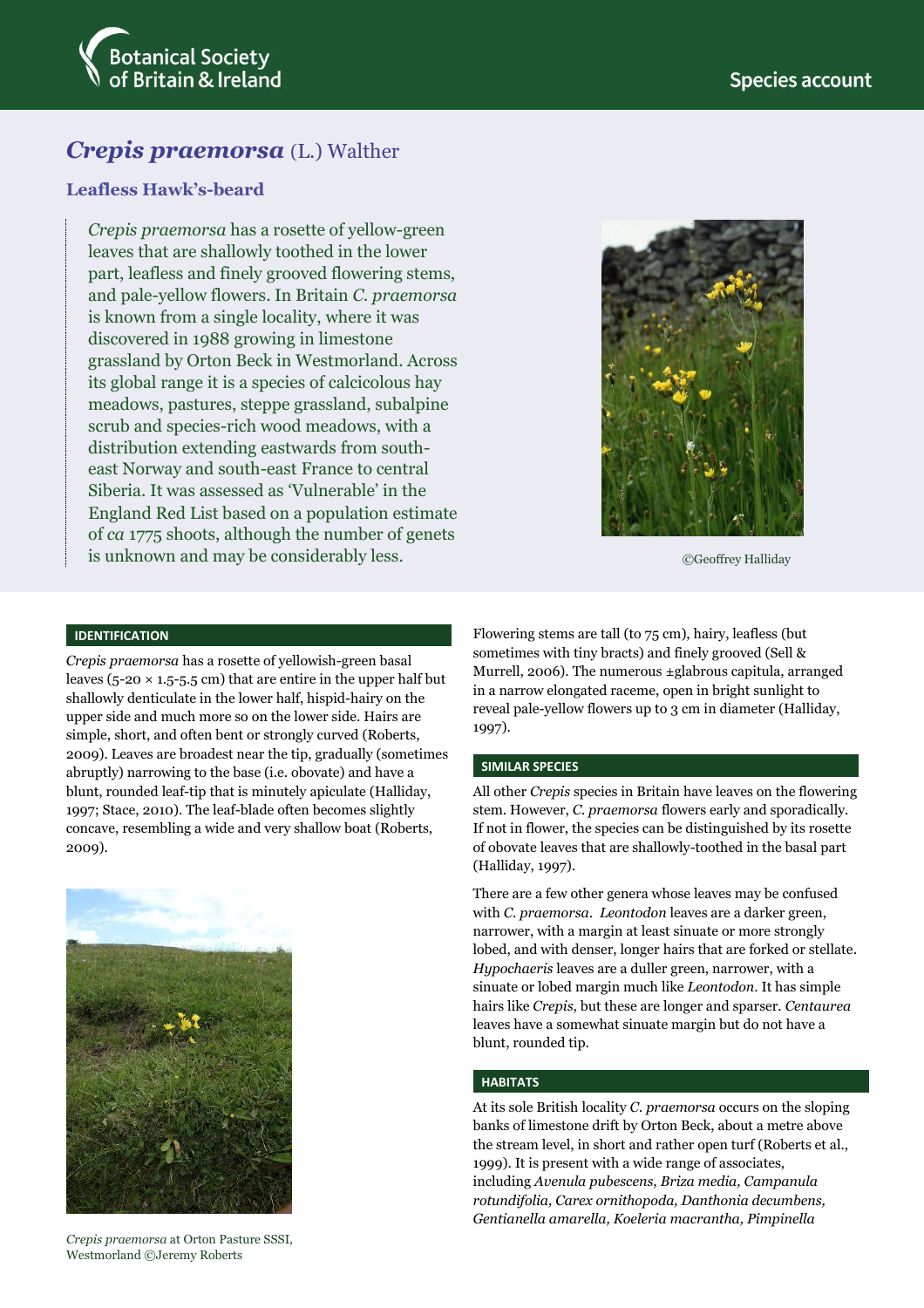## *Crepis praemorsa* (L.) Walther

*saxifraga, Scabiosa columbaria, Serratula tinctoria, Succisa pratensis* and *Thymus polytrichus*.

Across its global range *C. praemorsa* is found in a wide variety of habitats, including semi-dry upland, boreal and alpine calcicolous hay meadows, pastures and steppe grassland, open subalpine scrub, and species-rich wood meadows.

#### **BIOGEOGRAPHY**

*Crepis praemorsa* is a Eurosiberian Temperate species with a continental distribution in Europe (Preston & Hill, 1997), extending eastwards from south-east Norway and south-east France to central Siberia (Sell & Murrell, 2006).

In Britain *C. praemorsa* is known from just one locality in Westmorland. Its recent (1988) discovery extended considerably the limits of its range, being a first record for western Europe. Whilst there has been some debate about the status of the plants at this site, it is highly unlikely that they have been introduced, accidentally or otherwise, given the remote location, occurrence in unimproved grassland, and close proximity to relict rarities such as *Bartsia alpina*, *Carex capillaris* and *Polygala amarella* (Halliday, 1990). Furthermore, given that the British plants rarely if ever produce viable seed (see 'Ecology') and perhaps originate from a very small number of genets, the current spread of plants over a range of *ca* 440 metres implies very long





persistence at this site.

*Crepis praemorsa* is assessed as threatened or near threatened in a number of countries, including Finland, Norway and Poland. Its altitudinal distribution ranges from 200 - 1800 m AOD. The Westmorland plants occur at *ca* 250 m AOD.

#### **ECOLOGY**

*Crepis praemorsa* is a perennial rhizomatous hemicryptophyte. Plants flower from early May and produce monomorphic glabrous pale-brown achenes  $(6-7 \times 1.1 - 1.3)$ mm) by mid-summer that are cylindric, slightly compressed, longitudinally ribbed, and the same length as the white pappus (Bojňanský & Fargašová, 2007).

Achenes are wind-dispersed (it is possible they may also be dispersed short distances in water), and seed release experiments in south-east Norway by Skarpaas *et al*. (2004) found that although the majority were located close to the rosettes of the source plants, some achenes dispersed more than 30 m in updrafts. The study concluded that *C. praemorsa* has a relatively high potential for exploiting favourable wind conditions and for dispersing long distances. However, in Britain, the population usually does not flower and, on the occasions when flowering has been recorded, appears to not produce viable achenes (Geoffrey Halliday pers. comm.), with new plants instead arising via shoots from the established rootstock.

There is little in the way of published information on the ecology of *C. praemorsa.* It is assumed that germination requires bare ground and limited competition from the surrounding vegetation and occurs soon after dispersal, as seeds appear to be short-lived in the soil (Milberg, 1992; Milberg & Hansson, 1994). However, it is probable that vegetative spread is the primary mode of reproduction. Parts of the beckside habitat at Orton are eroding, and it is just possible that lumps of clay with *C. praemorsa* roots could disperse and establish downstream.

#### **THREATS**

Across its range the main threats to *C. praemorsa* are neglect, overgrazing, eutrophication and changes to traditional management practices, and especially the intensification of hay meadow management. In Sweden prescribed 'traditional management' funded by agri-environment schemes has led to the loss of the species at some sites due in part to a requirement to cut and instantly remove the grass at more or less the same date each year. This is counter to past management which allowed for much greater variation in cutting dates between years and meadows (Dahlström et al., 2013).

#### **MANAGEMENT**

British plants occur in three separate fields and there are varied management regimes for each involving grazing with